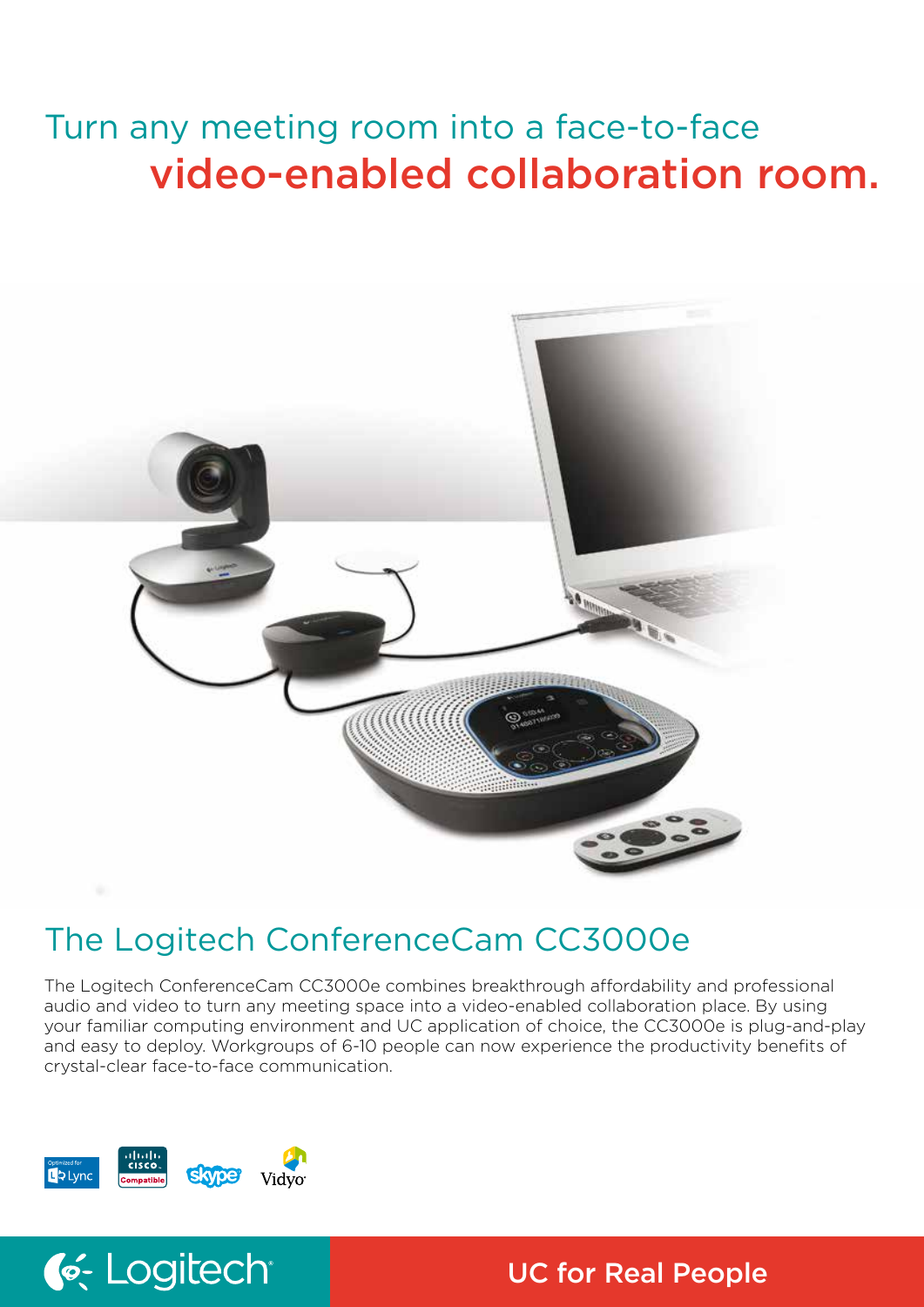# See the Big Picture… or Every Little Detail



A generous 90-degree wide field of view and silky smooth pan and tilt controls make it easy to see everyone in the room.

For razor-sharp close-ups of whiteboard content or small objects, the 10x lossless zoom can zero in on every detail with outstanding resolution and clarity.

# Your Meeting Space...Your Way

Gone are the dinosaur days of proprietary, complex, and ultra-expensive video-conference systems. Welcome a whole new era of business-grade video conferencing defined by UC application independence, ease of use, affordability…and flexibility.

The ConferenceCam CC3000e offers the flexibility to set up the conference room the way you want with up to a 32-foot range between camera and speaker.

## Make conference calls from your mobile device.

Conduct a professional-sounding audio conference call using a tablet or mobile phone via *Bluetooth®*. The CC3000e has a *Bluetooth®* radius only as big as a normal conference room to avoid accidental *Bluetooth®* speaker pick-ups throughout the office or from other conference rooms.

For an even easier connection experience, quickly pair NFC-enabled mobile devices to the CC3000e by simply touching them together. And whether the user connects with *Bluetooth®* or NFC, the CC3000e is programmed to remember only the last mobile device it was paired to for security and convenience.



Mounted on wall



Sitting on table or



Elevated to eye height

# A Breeze to Deploy. Simple to Use.

When it's meeting time, users simply bring their PC, Mac or thin client to the meeting room, connect the ConferenceCam's USB cable to the laptop, and initiate a video-enabled conference call within the desktop video conferencing application of their choice.

Controlling the mechanics of the call is easy. All functions can be controlled from the base console or with remote control that docks in the console when not in use.

# VIDEO CONFERENCING DATA POINT

Frost & Sullivan believes there are 60-70 million physical conference rooms globally, but that only ~5% of these are penetrated with video conferencing capabilities.



Cost, interoperability, complexity and quality of video communication are key factors that could explain why. The Logitech ConferenceCam CC3000e shifts the equation with game-changing breakthroughs in affordability, quality, interoperability, ease of use, and all-in-one design.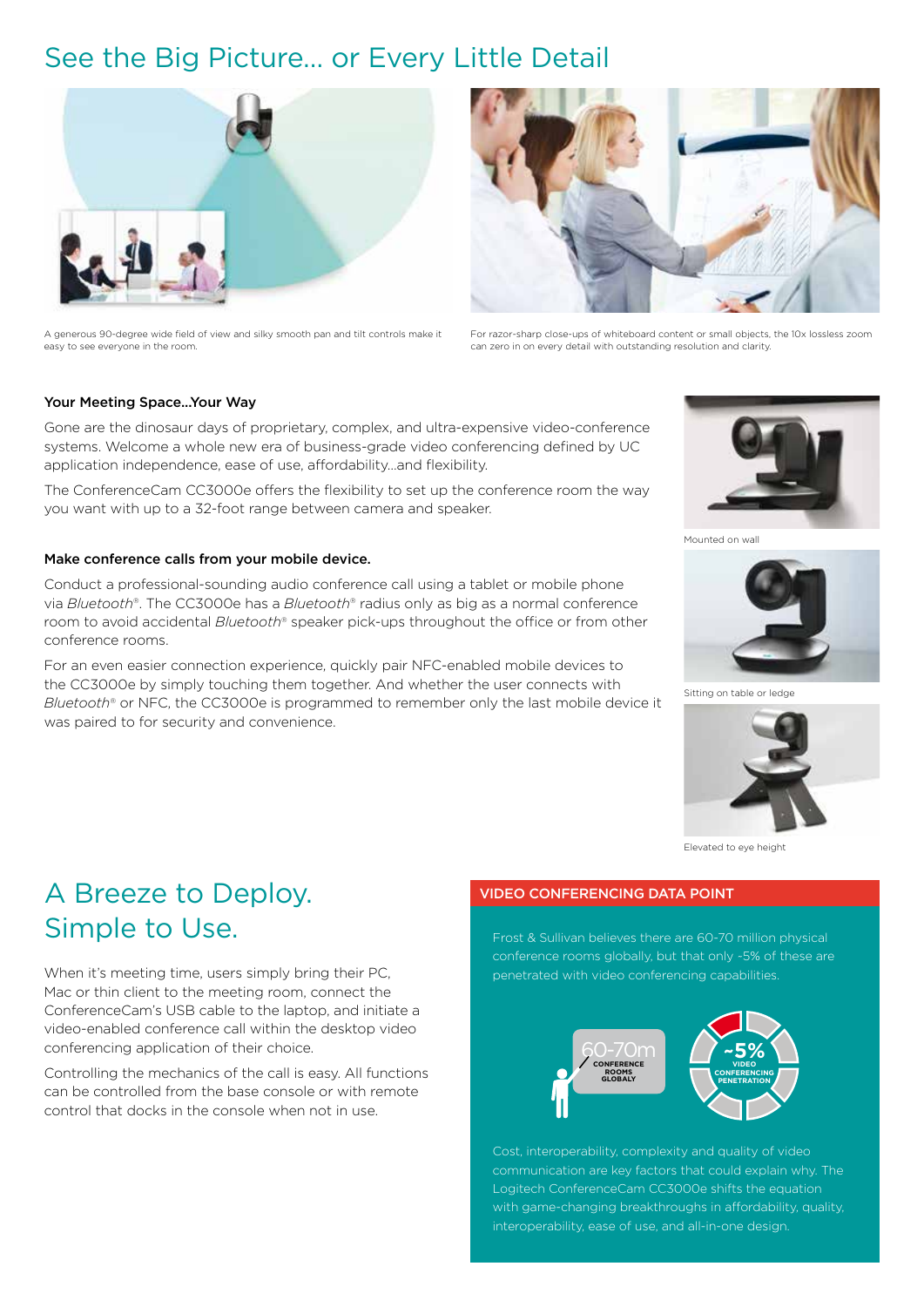# Logitech ConferenceCam CC3000e



### HD 1080p video quality at 30 frames-per-second

Brings life-like full HD video to conference calls, enabling expressions, non-verbal cues and movements to be seen clearly

#### H.264 with Scalable Video Coding (SVC) and UVC 1.5 camera technology

Frees up PC bandwidth by putting video processing within the camera, adjusting dynamically to the available bitstream. The result is a smoother video stream in applications like Microsoft® Lync™ 2013.

#### 90-degree field of view with mechanical 260-degree pan and 130-degree tilt

The generously wide field of view and silky smooth pan and tilt controls enhance collaboration by making it easy to see everyone in the room.

### 10x lossless zoom

Zero in on close-ups of objects and whiteboard content with outstanding detail and clarity.

#### ZEISS® glass lens with autofocus

High-precision lens automatically focuses on people and objects to deliver razor-sharp resolution wherever the lens is pointed.

#### Far-end camera control

Operate camera pan, tilt and zoom functions of another Logitech ConferenceCam in the remote location.



# Video **Audio and Controls**

#### Omni-directional full duplex mics

Conference participants can clearly converse from a 20-foot diameter around the base, making it seem like conversations are happening in the same room.

#### Acoustic echo cancelation and noise-cancelling

Optimized to hear and be heard even in noisy environments.

#### Wideband audio supporting stereo or mono audio modes

True wideband audio enables people on both sides of the call to enjoy a life-like communication experience.

#### Touch controls

Provide excellent response for call answer/end<sup>2</sup>, volume, mute and other functions without transmitting audible noise through the audio path.

### LCD displays Caller ID and other info

View call-related info<sup>3</sup> (caller ID, call duration, etc.) and speakerphone/camera function indicators (volume control, etc.) on LCD display screen.

#### Dockable remote control

Operate camera pan, tilt and zoom, volume up/down and answer/hang-up<sup>2</sup> functions on the base console or with remote control that docks in console when not in use.



# Connectivity and Usage

#### Compatible with Mac and PC, including thin clients

Employees simply connect a laptop of their choice to conduct life-like meetings within their own familiar computing environment.

#### USB video/audio connectivity and *Bluetooth®* audio connectivity with NFC (Near Field Communication) pairing4

USB plug-and-play connectivity makes set-up with a laptop or thin client simple, or connect to a *Bluetooth®* device for professional audio calls. Easily pair NFC-enabled mobile devices to the CC3000e by simply touching them together.

# Optimized for Microsoft® Lync™, Cisco® compatible<sup>5</sup> (with Jabber® and Webex®),<br>Skype™ certified, integrated with Vidyo®

Broad application compatibility ensures an integrated experience with most business-grade UC platforms.

### Camera "Home" preset

User-defined preset returns camera to preferred viewing position upon wake-up.

#### Visual call status indicator

Onboard LEDs flash to provide a visual alerts and call status.

#### Kensington Security Slot

Camera and speakerphone are each provisioned with Kensington Security Slots to help secure the equipment with anti-theft locks.

# TECH SPECS

### Camera

- Smooth motorized pan, tilt and zoom, controlled from remote or console
- 260-degree pan, 130-degree tilt
- 10X lossless zoom
- 90-degree Field of View
- Full HD 1080p 30fps with onboard UVC 1.5 and H.264 SVC
- Camera "Home" preset key
- Far-end control (PTZ) of ConferenceCam products
- **ZEISS®** Optics with autofocus
- Kensington Security Slot
- LED to confirm video streaming • Standard tripod thread

### Speakerphone

- LEDs for speakerphone streaming, mute, hold, and Bluetooth® pairing
- Microphones (Tx)
- Two omni-directional microphones supporting 20-foot diameter range
- Frequency response: 100Hz 7.75KHz Sensitivity: -28dB +/-3dB • Distortion: <1% @ 1KHz at 65dB
- Speakers (Rx)
- Frequency response: 120Hz 10KHz
- Sensitivity: 83dBSPL +/-3dB at 1W/1M
- Max output: 95dBSPL
- Distortion: <5% from 200Hz
- Kensington Security Slot

## Remote Control

• Dockable remote control for all available functions

## Hub/Cables

- Central mountable hub for connection of all components
- Included adhesive solution for under-table mounting
- Two 16-foot cables for connection between hub and camera/speakerphone • One 10-foot USB cable for connection to PC/Mac
- AC Power adapter
- Compliance and Tools
- USB 2.0 compliant
- UVC-compliant video and audio for broad application compatibility
- Optimized for Microsoft® Lync™, Cisco® compatible,5 Skype™ certified, integrated with Vidyo® • Downloadable diagnostic tool
- Field upgradeable firmware tool
- Downloadable app plug-ins for advanced feature support
- 
- 10-foot range remote control